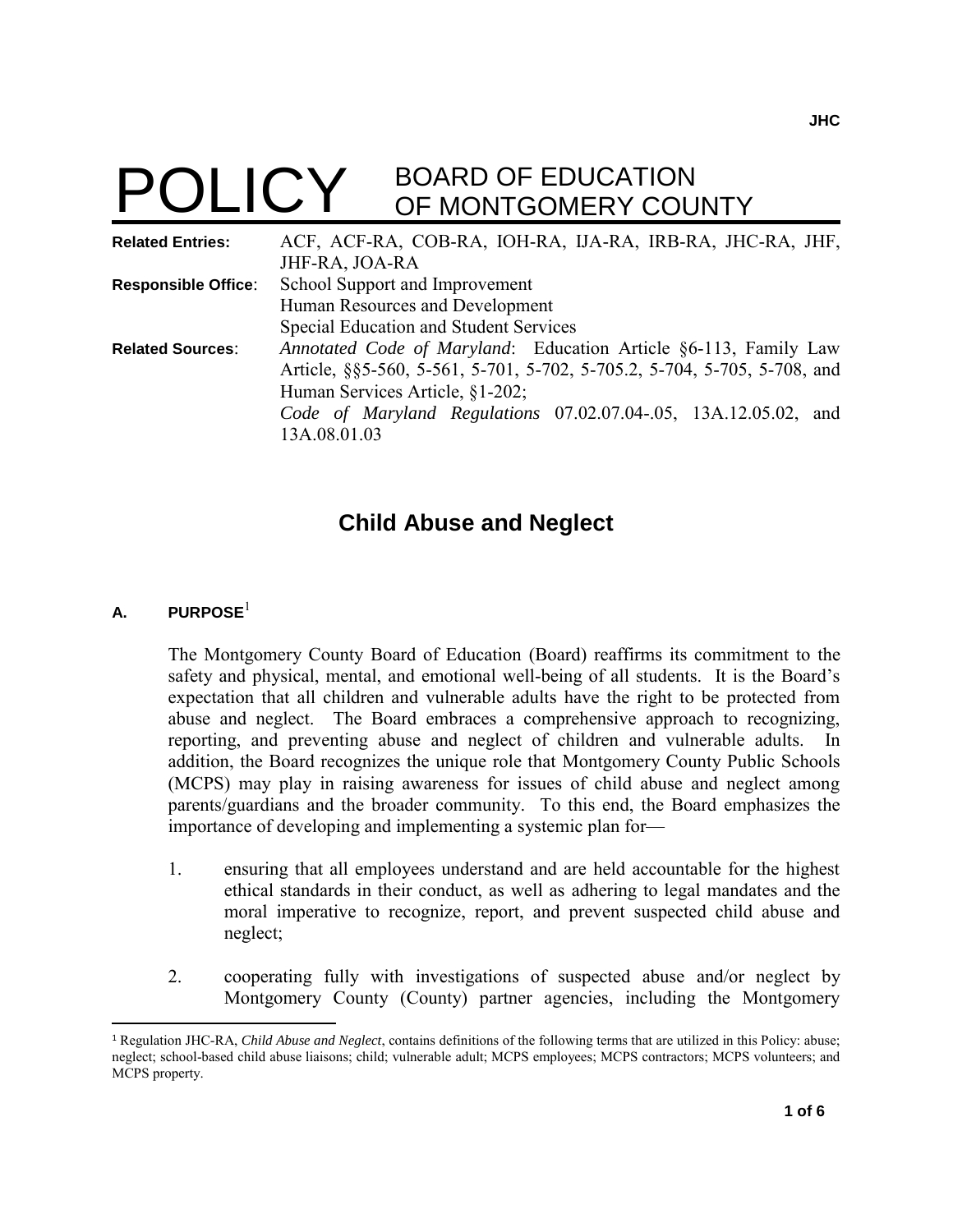County State's Attorney's Office, the Montgomery County Police Department (MCPD), and Child Welfare Services in the Montgomery County Department of Health and Human Services (MCDHHS), commonly known as Child Protective Services (CPS), as well as other external agencies;

- 3. supporting children and vulnerable adults who are alleged victims of abuse and/or neglect, in consultation with County partner agencies;
- 4. enhancing human resource management systems and processes for screening new and existing employees, as well as volunteers and outside contractors who have direct, unsupervised, and uncontrolled access to children on MCPS property;
- 5. designing professional development for MCPS employees with support from national and local experts and in accordance with the most current practices for identifying, reporting, and preventing abuse and neglect;
- 6. offering robust, age-appropriate student learning opportunities across all grade levels in the prevention and reporting of abuse and neglect; and
- 7. providing opportunities for parents, outside contractors, volunteers, and the broader community to develop awareness on recognizing, reporting, and preventing abuse and neglect of children and vulnerable adults.

#### **B. POSITION**

 $\overline{\phantom{a}}$ 

- 1. Reporting and Responding To Suspected Child Abuse and Neglect
	- a) All MCPS employees, contractors, and volunteers are personally and directly required to report any suspected instances of abuse and/or neglect of a child to CPS, pursuant to reporting protocols developed in collaboration with County partner agencies. To enhance safeguards for suspected abuse incidents involving an alleged sexual offense, MCPS and the County partner agencies shall develop additional protocols to facilitate prompt notification to the Special Victims Investigations Division of the  $MCPD.<sup>2</sup>$
	- b) If an individual has any doubt about whether to report suspected abuse and/or neglect, he/she shall err on the side of reporting the allegation to CPS.

<sup>&</sup>lt;sup>2</sup>Cases of suspected abuse and/or neglect of a vulnuerable adult shall be reported to the Aging and Disabilities Services Information and Assistance Unit in the MCDHHS.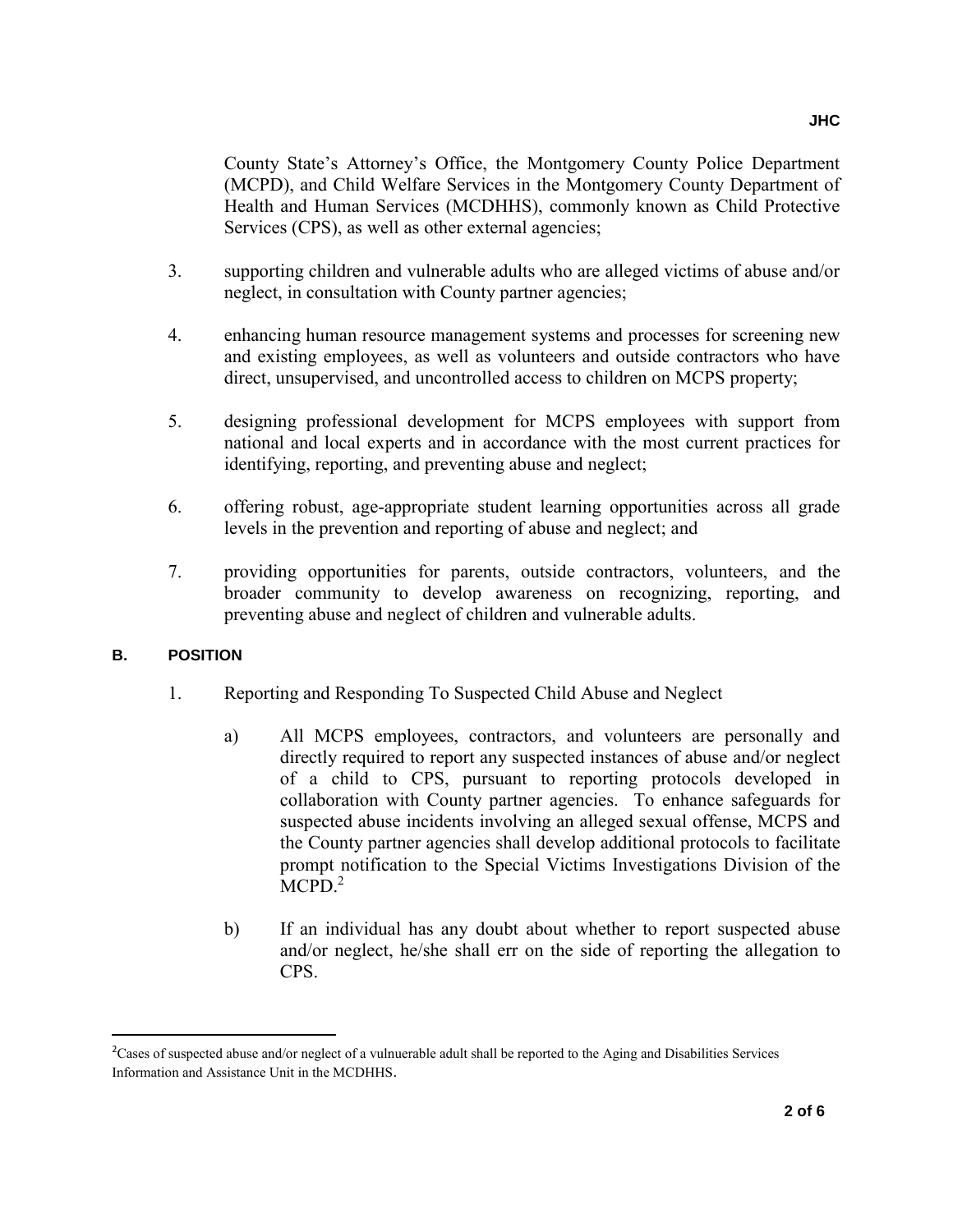- c) Prior to making a report to CPS, it is not the role of any MCPS employee, contractor, or volunteer to investigate or determine the validity of a case of suspected abuse and/or neglect.
- d) MCPS employees, contractors, and volunteers shall not take any action that may prejudice an investigation of suspected abuse and/or neglect by CPS, the MCPD, or other external agencies.
- e) In every case of alleged child abuse and/or neglect by a MCPS employee, contractor, or volunteer, the following additional procedures shall be followed:
	- (1) The appropriate MCPS offices and County partner agencies will ensure that the alleged offender does not present an immediate danger to the safety of the alleged victim and other students.
	- (2) As such cases may involve potential violations of Board policies, MCPS regulations, contracts, and/or other guidance, an internal investigation will be conducted by MCPS consistent with all applicable Board policies and MCPS regulations. However, while any investigations by any external agencies are pending, MCPS may not interview witnesses, alleged victims, or alleged perpetrators without prior agreement from, and subject to any limitations recommended by, the investigating agency. In addition, MCPS must conduct all internal investigations in a manner that is fully cooperative with the external agency that is investigating and that does not interfere with or jeopardize the external investigation.
- 2. Confidentiality, Immunity, and Protection Against Retaliation
	- a) Any person who in good faith makes or participates in making a report of abuse and/or neglect or who participates in an investigation or a resultant judicial proceeding is immune under Maryland law from any civil liability or criminal penalty that would otherwise result from making a report of abuse and/or neglect, or participating in an investigation or a resultant judicial proceeding.
	- b) No MCPS employee, contractor, or volunteer may intentionally prevent or interfere with the making of reports of abuse and neglect.
	- c) When MCPS employees, contractors, and volunteers come forward and make good-faith reports of abuse and/or neglect and/or participate in an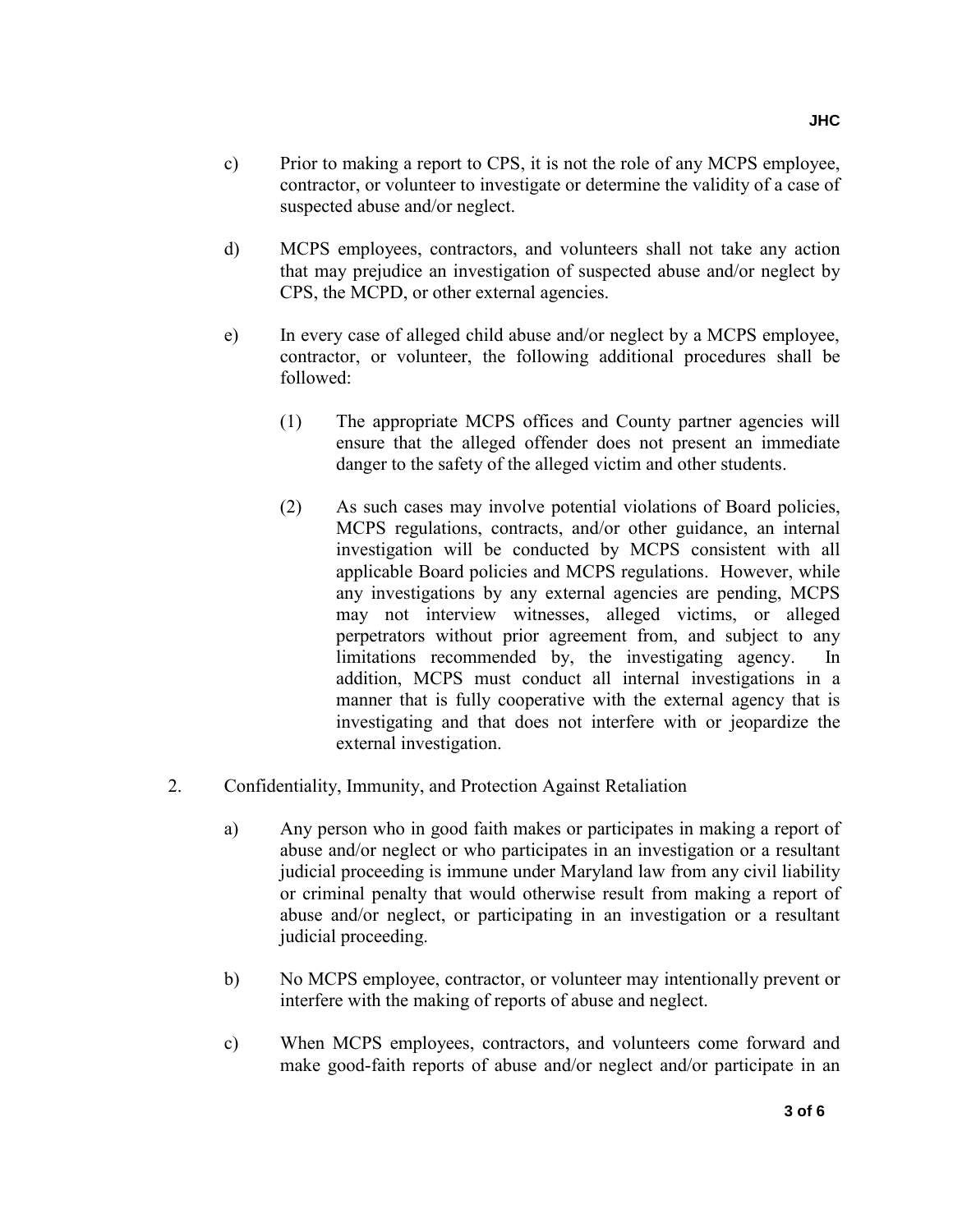investigation of abuse and/or neglect, MCPS shall strive to protect them from intimidation, harassment, or reprisals/retaliation for those actions.

- d) When students are victims or witnesses of abuse and/or neglect or when they come forward and make good-faith reports of abuse and/or neglect and/or participate in an investigation of abuse and/or neglect, MCPS shall strive to protect them from intimidation, harassment, or reprisals/retaliation for those actions.
- e) Unauthorized disclosure of records or reports concerning suspected abuse and/or neglect is a criminal offense under Maryland law. In addition, all MCPS employees, volunteers, and contractors are required to protect the identity of the reporter unless required to do so by law.
- 3. Consequences For Knowingly Failing To Report Abuse and/or Neglect or Interfering With Reporting

Any MCPS employee, contractor, or volunteer, acting within their professional or service capacity for MCPS, who suspects child abuse and/or neglect and knowingly fails to report it, or intentionally prevents or interferes with reporting, shall be subject to discipline up to and including suspension or dismissal for misconduct in office, discontinuation of contract services, or discontinuation of volunteering privileges, as appropriate. In addition, any certification issued under the authority of the Maryland State Board of Education (MSDE) or another licensing or certification board may be suspended or revoked, based on the criteria set forth in Maryland law.

4. Consequences For Offenses With Respect To Abuse and/or Neglect

If MCPS determines that a MCPS employee, contractor, or volunteer has been involved in abuse and/or neglect or otherwise violated Board policies, MCPS regulations, or guidance, the individual shall be subject to discipline up to and including suspension or dismissal for misconduct in office, termination of services or volunteering privileges, as appropriate. In addition, any certification issued under the authority of MSDE or by another licensing or certification board may be suspended or revoked, based on the criteria set forth in Maryland law.

#### **C. IMPLEMENTATION STRATEGIES**

The superintendent of schools or designee will set forth procedures to implement this policy, as follows: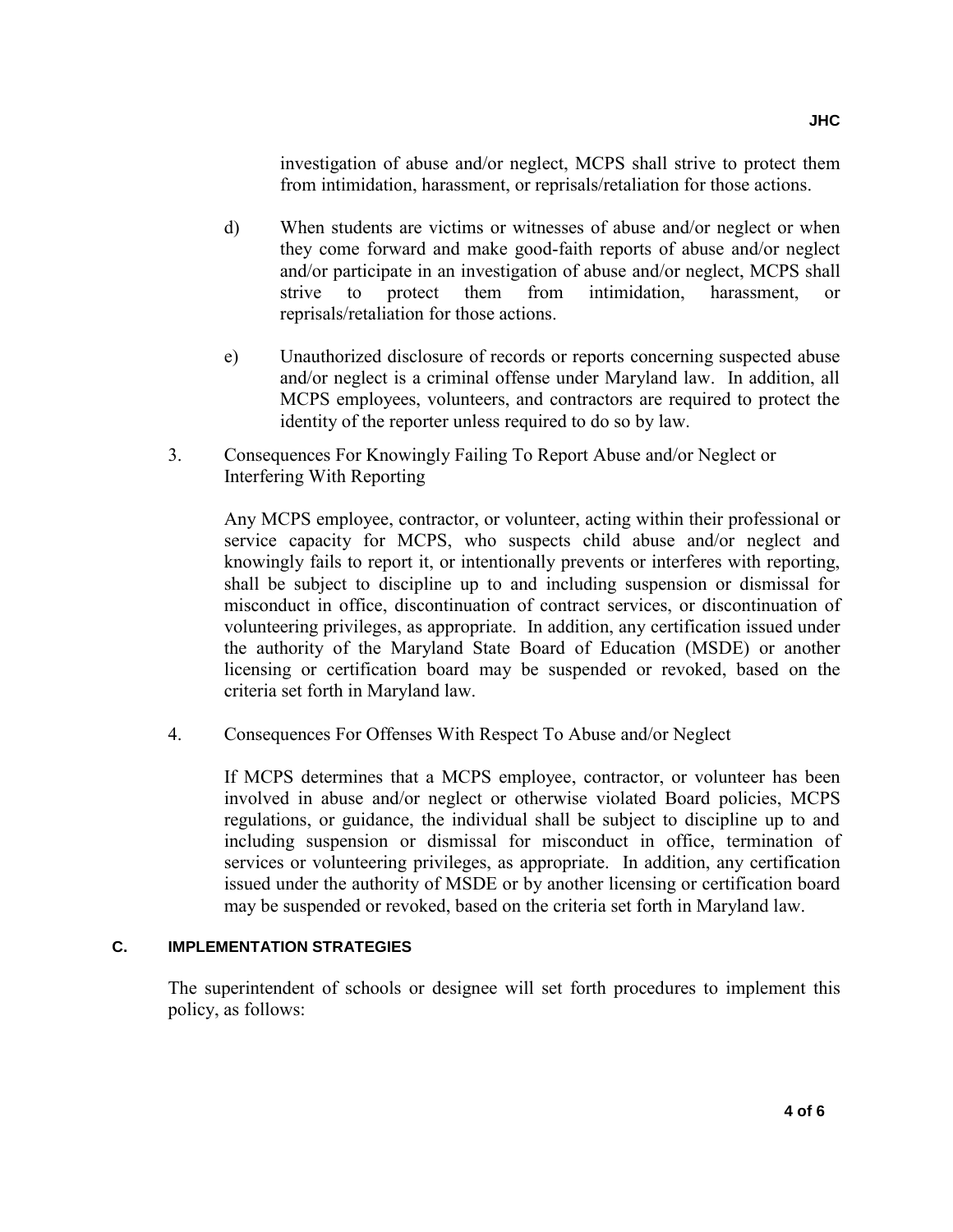- 1. Establish and maintain a Memorandum of Understanding with County partner agencies, including CPS, MCPD, and the State's Attorney's Office to establish procedures for the purposes of reporting and investigating suspected child abuse and/or neglect.
- 2. Designate one or more MCPS systemwide child abuse contacts and establish a process to provide coordinated services to any student who is the subject of an abuse and/or neglect report. This process should include school-based liaisons, and representatives of appropriate offices and departments.
- 3. Provide, with support from national and local experts, including County partner agencies, appropriate professional development to support MCPS employees in implementing this policy, and offer training and information opportunities, as appropriate, to MCPS contractors and volunteers.
- 4. Develop processes for screening new and existing employees, as well as volunteers and outside contractors who have direct, unsupervised, and uncontrolled access to children on MCPS property.
- 5. Develop a code of conduct and other guidance for MCPS employees and others on MCPS property with clear standards on responsible behavior and appropriate conduct between adults and students.
- 6. Develop a robust learning continuum in the areas of child abuse, personal body safety, and health literacy skills to support our students' education.
- 7. Develop parent/guardian and community education and awareness programming.

#### **D. DESIRED OUTCOMES**

- 1. A safe, engaging, and supportive environment will be provided for all students through vigilant efforts by all members of the MCPS community to recognize, report, and prevent abuse and neglect of children and vulnerable adults.
- 2. MCPS and County partner agencies will efficiently and effectively collaborate to investigate reports of suspected abuse and neglect and to support children who are the subject of reports of suspected abuse and/or neglect.

### **E. REVIEW AND REPORTING**

Implementation of this policy shall be evidenced by the following indicators: